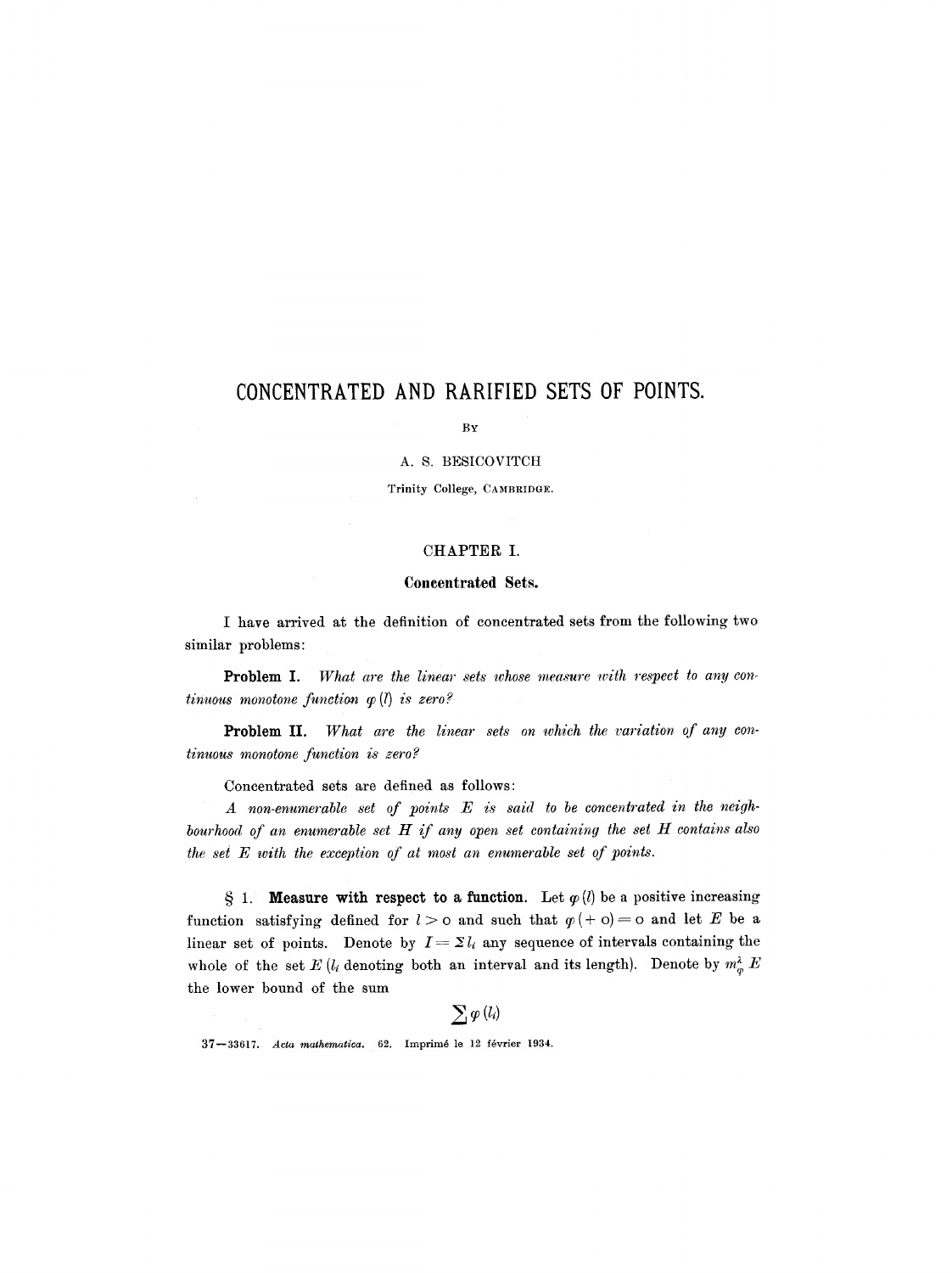for all possible sets  $I$ , for which the length of the largest interval does not exceed  $\lambda$ . The limit of  $m_{\varphi}^{\lambda} E$ , as  $\lambda$  tends to zero, we shall call the exterior  $\varphi$ -measure of E, or the exterior measure of E with respect to  $\varphi$ .

Obviously the  $\varphi$ -measure of an enumerable set and the variation of a continuous monotone function with respect to an enumerable set are both zero. Now we know that a  $B$ -measurable set  $E$  either is enumerable or else contains a perfect subset E'. In the first case the variation of any monotone continuous function on  $E$  is zero. In the second case  $E'$  may be transformed into an interval by means of a monotone continuous function  $f(x)$ . The length of such an interval is obviously the variation of  $f(x)$  with respect to  $E'$ , and hence the variation with respect to  $E$  is positive. Hence

*The only B-measurable sets whose rariation with respect to any continuous function is zero are enumerable sets. 1* 

We shall shew that

In the general case there are non-enumerable sets whose measure is zero with *respect to any function*  $\varphi$ *,* 

but the proof will be based on the assumption that the power of the continuum is  $x_1$ .

#### $\S 2$ . We shall first prove some preliminary theorems.

**Theorem 1.** A necessary and sufficient condition for a linear set  $E$  to be of *measure zero with respect to any function*  $\varphi(l)$  *is that given any decreasing sequence of positive numbers* 

$$
l_i, \qquad i=1,2,\ldots,
$$

*however rapidly tending to zero, there always exists a sequence I of intervals*  $(x'_i, x''_i), x''_i - x'_i \leq l_i$ , containing the whole of the set E.

to any function and  $l_i$   $(i = 1, 2, \ldots)$  assume that there exists any decreasing *The condition is necessary.* For let E be a set of measure zero with respect

<sup>&</sup>lt;sup>1</sup> L. C. YOUNG. Note on the theory of measure. Proceedings of the Cambridge Philosophical Society. Vol: XXVI. Part 1.

L. C. Youxo considers variation of a function on a given set as measure of this set. The definition we are using is not so general and it is not obvious that if variation of some functions on a given set is positive then also measure of the set with respect to some function is positive. We shall consider in  $\S$  3  $B$ -measurable sets of measure zero with respect to any function.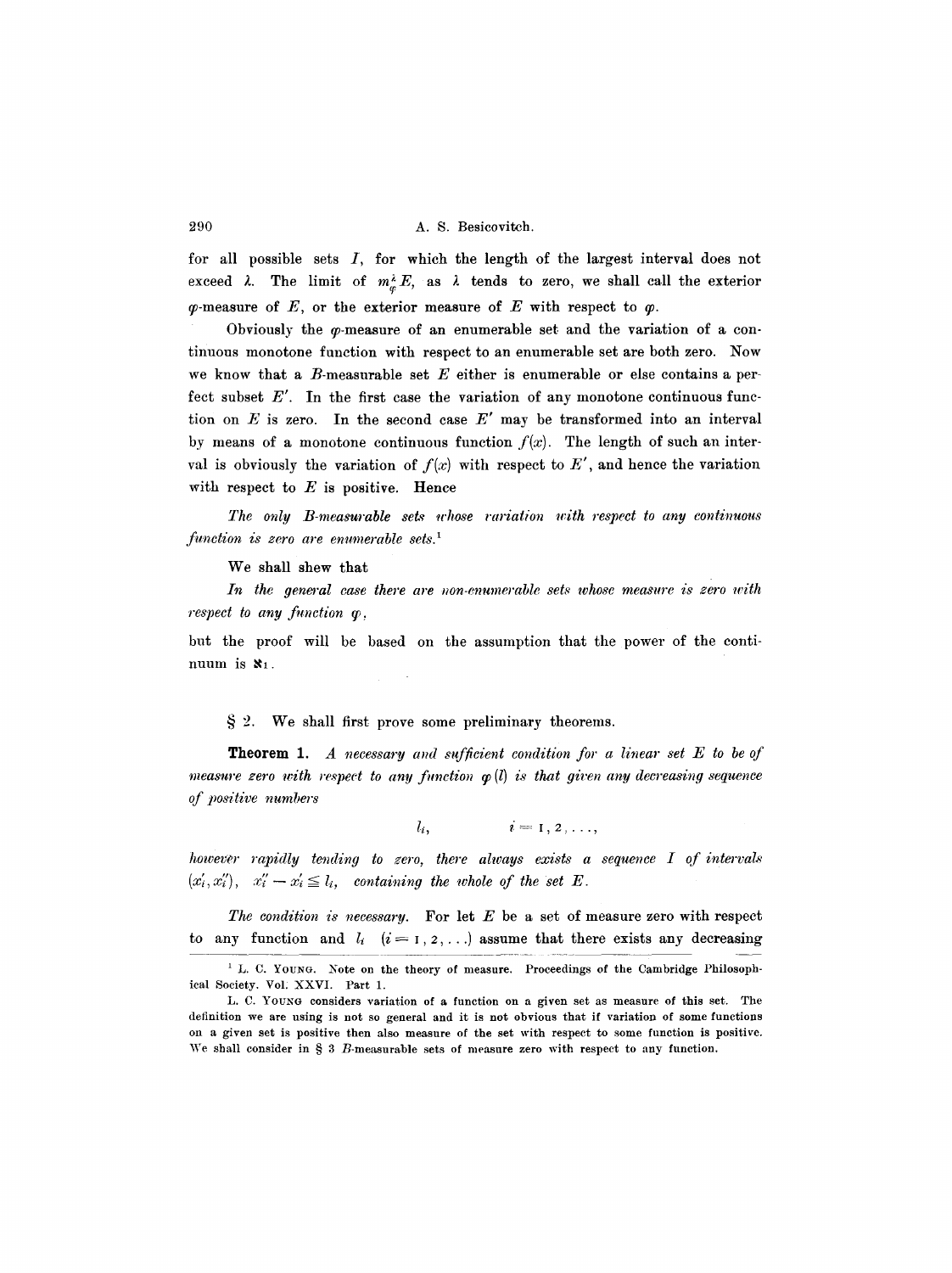sequence of positive numbers. Define an increasing function  $\varphi$  (*l*) satisfying the conditions

$$
\varphi(l_i) = \frac{1}{i} \qquad \qquad \text{for } i = 1, 2, \ldots
$$

Obviously  $\varphi(+o) = o$ , and consequently  $m_{\varphi}$  E is defined and by hypothesis is equal to zero. Therefore there exists a set I of intervals  $(x'_i, x''_i), x''_i - x'_i = l'_i$ , decreasing in length, containing the whole of the set  $E$  and such that

$$
\sum \varphi\left(l_{i}'\right) < 1.
$$

Then for any n

$$
I \ \sum_{i=1}^n \varphi(l'_i) \geq n \varphi(l'_n),
$$

 $(l'_n) < \frac{1}{n}$ 

 $l'_n < l_n$ 

i. e.

and the condition is therefore satisfied.

*The condition is also sufficient.* For suppose a set E satisfies this condition: then given a function  $p(l)$  satisfying the usual conditions and two positive constants  $\lambda$ ,  $\epsilon$  we can always find a sequence of positive numbers  $l_i < \lambda$  such that

$$
\sum\varphi\left(l_{i}\right)<\varepsilon
$$

and then a sequence I of intervals  $(x'_i, x''_i), x''_i - x'_i = l_i$ , containing E, which shews that measure of E with respect to  $\varphi$  (*l*) is zero.

 $\S 3$ . We can now solve the problem mentioned in the footnote to  $\S 1$ .

Theorem 2. *The only B-measurable sets of measure zero with respect to any function are enumerable sets. For any perfect set P there exists a function*  $q(l)$ *with respect to which the measure of the set is positive.* 

On account of 2 the theorem will be proved if we prove that given any perfect set P there exists a sequence of positive numbers  $l_n$ ,  $n=1, 2, \ldots$  such that no set of intervals of lengths  $l_1, l_2, \ldots$  can cover the whole of the set P. Obviously the set  $P$  cannot be covered with one interval of arbitrarily small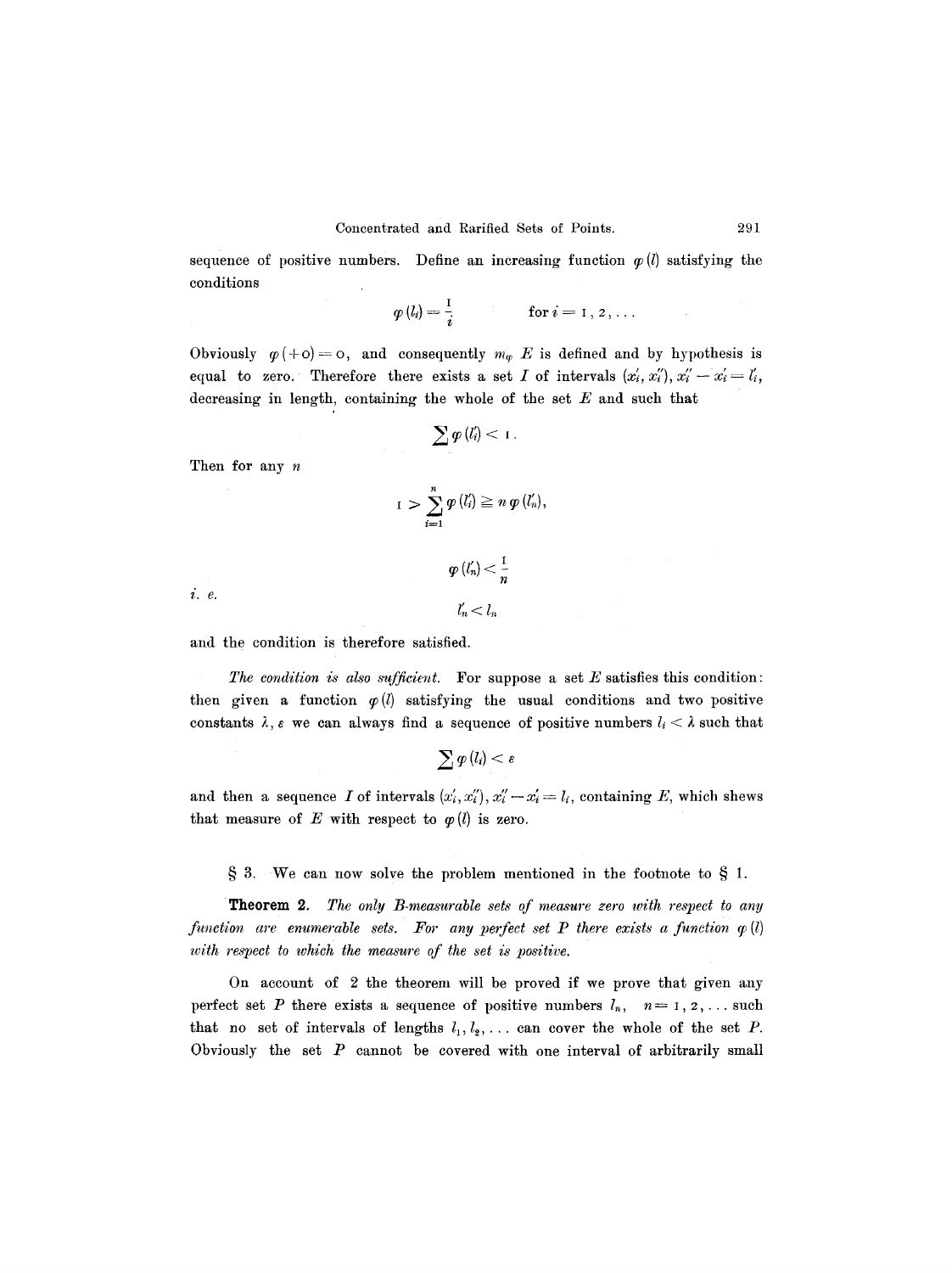length. Let  $\lambda_1$  be the lower bound of the length of an interval which covers the whole of P (evidently  $\lambda_1$  is the distance between the extreme points of P). Take for  $l_1$  an arbitrary positive number less than  $\lambda_1$ .

It is also easy to shew that the set  $E$  cannot be covered with one interval of length  $l_1$  and another interval of arbitrarily small length. Otherwise let two intervals

$$
(x_n, x_n + l_1), (y_n, y_n + l_2, n)
$$

where  $l_{2, n} \rightarrow \infty$ , as  $n \rightarrow \infty$ , cover the whole of P for any n. Let  $(x, y)$  be a limit point of  $(x_n, y_n)$ . Then for any  $\varepsilon$  the two intervals

$$
(x-\varepsilon, x+l_1+\varepsilon), (y-\varepsilon, y+\varepsilon)
$$

cover  $P$ . Consequently the set  $P$  is included in the set consisting of the interval  $(x, x + l_1)$  and of the point y. Being a perfect set, P has no isolated point and thus is contained in the interval  $(x, x + l_1)$ , which is impossible.

Let  $\lambda_2$  be the lower bound of the length of an interval which together with another interval of length  $l_1$  covers the whole of the set P. Denoting by  $l_2$  a positive number less than  $\lambda_2$  we have that no pair of intervals of lengths  $l_1, l_2$  can cover the whole of the set P. Similarly we can find  $l_3 > 0$  such that no three intervals of lengths  $l_1, l_2, l_3$  can cover the whole of P, and so on. Thus we arrive at a sequence of positive numbers

 $l_1, l_2, \ldots$ 

such that no finite set of intervals whose lengths are represented by different numbers of the sequence, can cover the set P. Then by the Heine-Borel theorem no infinite set of intervals of lengths

$$
l_1, l_2, \ldots
$$

can cover the set  $P$ , which proves the theorem.

w 4. Theorem 3. *If the measure of a set E is zero with respect to any function*  $\varphi$  *(l), then the variation of any monotone continuous function f(x) on E is zero.* 

Denote by  $O(f(x),l)$  the upper bound of the oscillation of  $f(x)$  on any interval of length 1. Obviously

$$
O\{f(x), l\} \to o, \qquad \text{as } l \to o.
$$

Consequently, given  $\varepsilon > 0$  we can always find a decreasing sequence of positive numbers  $l_i$ ,  $i=1, 2, \ldots$  such that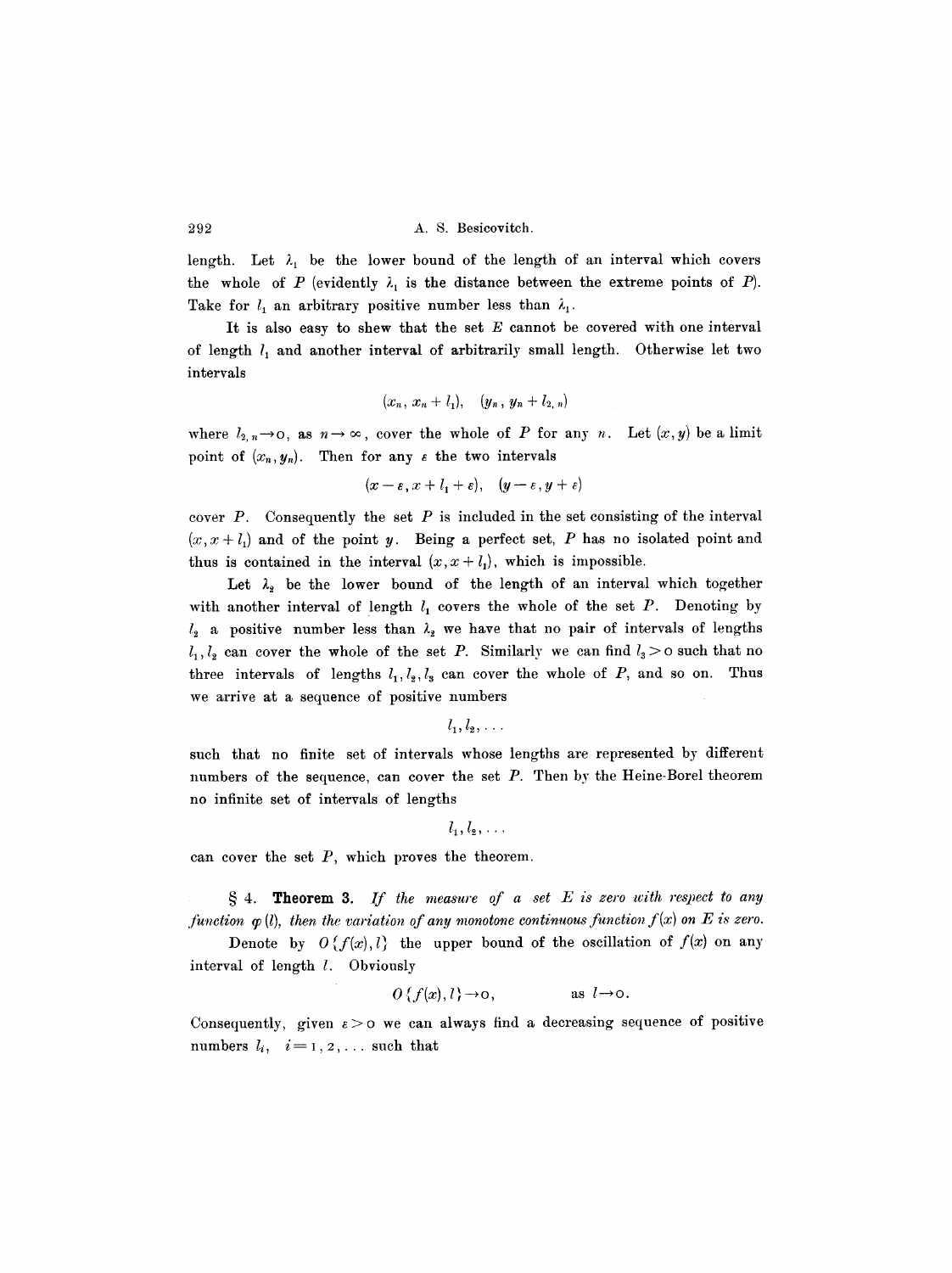$$
\sum_{i=1}^{\infty} O\left\{f(x), l_i\right\} < \varepsilon.
$$

On the other hand, by Theorem  $I$  the set  $E$  can be included in a set of intervals  $(x'_i, x''_i), x''_i - x'_i < l_i$ . Then denoting by  $V_f E$  the variation of  $f(x)$  on the set E we have

$$
V_f E \le \sum \{f(x_i'') - f(x_i')\}
$$
  

$$
\le \sum O\{f(x), l_i\}
$$
  

$$
< \varepsilon
$$

which proves the theorem.

After these preliminary theorems have been proved we can pass to the main problem of this note,  $i.e.,$  to the proof of the existence of non-enumerable sets of measure zero with respect to any function  $\varphi(l)$ . It can be easily shewn that concentrated sets, if they exist, are of measure zero with respect to any function  $\varphi(l)$ . For let E be a set concentrated in the neighbourhood of a set  $\{x_n\}$   $(n=1, 2, ...)$  and  $\{l_n\}$  an arbitrary sequence of positive numbers. By the definition the set of intervals  $(x_n-\frac{1}{2}l_{2n}, x_n+\frac{1}{2}l_{2n})$  contains all points of E except at most an enumerable set of them, which can be included in intervals of length  $l_1, l_3, \ldots$  Consequently by Theorem I the set E is of measure zero with respect to any function.

Thus our problem reduces to the proof of the existence of concentrated sets.

§ 5. This proof will be based on the existence of a transfinite sequence  ${~\langle} \varphi_i {\rangle}$  of positive decreasing functions which will be called a fundamental sequence.

We say that a function  $f(n)$  *is ultimately greater than (greater than or equal*  $to$  *another function*  $g(n)$ *, and we write* 

> $f(n)$   $\succ$  g  $(n)$  $(f(n) \succeq g(n)),$

if there exists a number  $n_0$  such that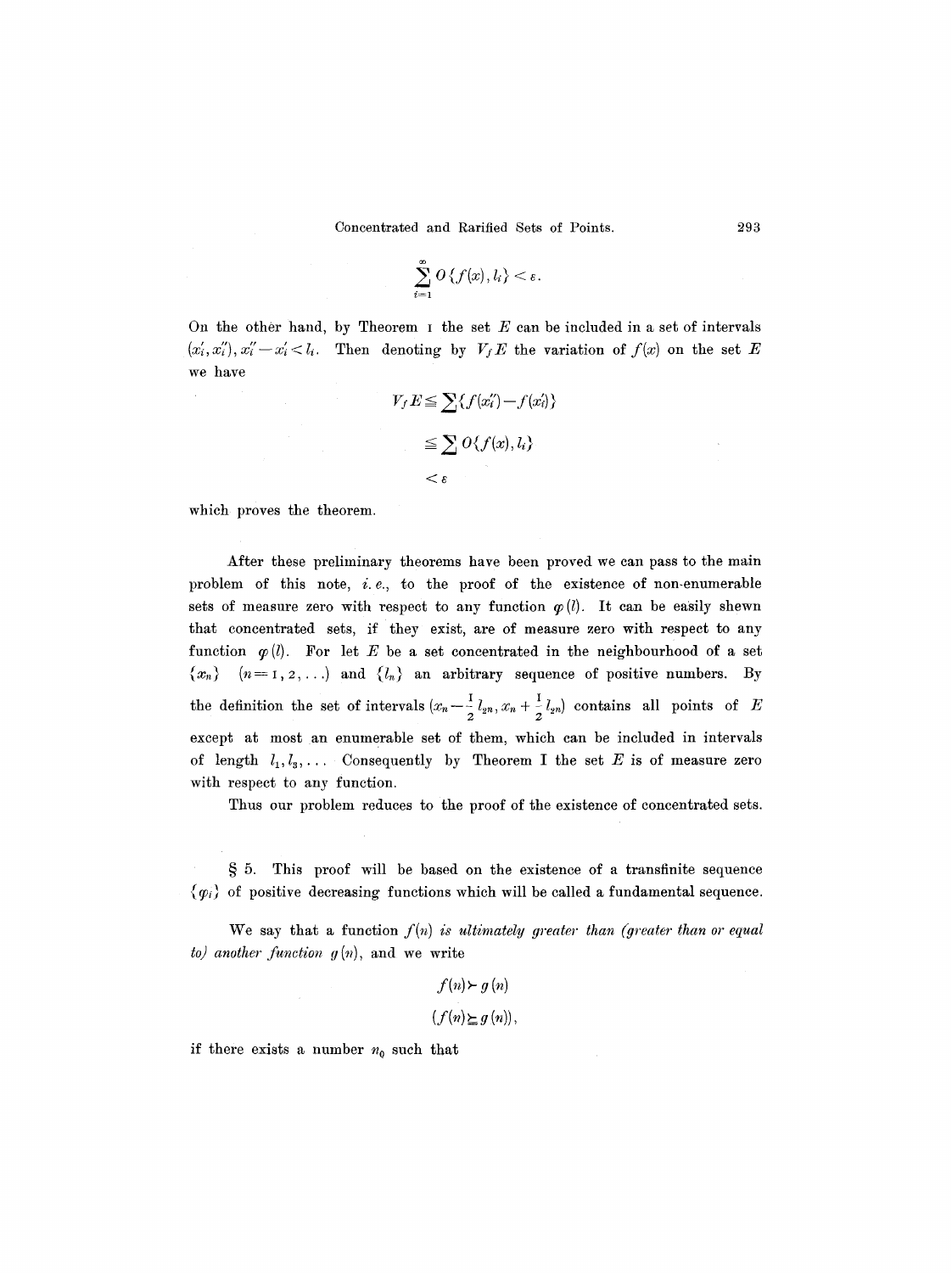$$
f(n) > g(n)
$$
  

$$
(f(n) \geq g(n))
$$

for  $n > n_0$ .

**Definition.** *A sequence*  $\{\varphi_i(n)\}\$ , where *i takes all values less than*  $\omega_1, \omega_1$  being *the first transfinite number of power*  $\mathbf{x}_1$ *, is called a fundamental sequence if any positive function*  $f(n)$  *ultimately greater than all*  $\varphi_i(n)$  *except at most an enumerable set of them.* 

The existence of such a sequence can be established in the following way. We first order the set of all positive decreasing functions into a sequence  $f_i(n)$ i taking all values less than  $\omega_1$ .

We then define

$$
\varphi_1(n) = f_1(n)
$$
  
\n
$$
\varphi_2(n) = \min \{ \varphi_1(n), f_2(n) \}
$$
  
\n
$$
\varphi_3(n) = \min \{ \varphi_2(n), f_3(n) \}
$$

and so on.

For any transfinite number  $i + 1$  of the first class we put

$$
\varphi_{i+1}(n)=\min \{\varphi_i(n),f_{i+1}(n)\}.
$$

For any transfinite number  $i$  of the second class we first define a sequence

 $k_l$  ( $l < \omega_0, \omega_0$  being the first transfinite number of power  $\aleph_0$ ) of increasing transfinite numbers such that

$$
\lim k_l=i.
$$

Then we define  $\varphi_i(l)$  for any l by the equation

$$
\varphi_i(l) = \min \left\{ f_i(l), \varphi_{k_1}(l), \ldots, \varphi_{k_l}(l) \right\}.
$$

In this way the sequence

 $\mathbf{p}_i(l)$ 

is defined, where i takes all values less than  $\omega_1$ . The sequence possesses the following properties:

(i) For any  $i < \omega_1$ 

 $f_i(n) \geq \boldsymbol{q}_i(n)$ 

(ii)  $Any \varphi_i(n)$  is a decreasing function.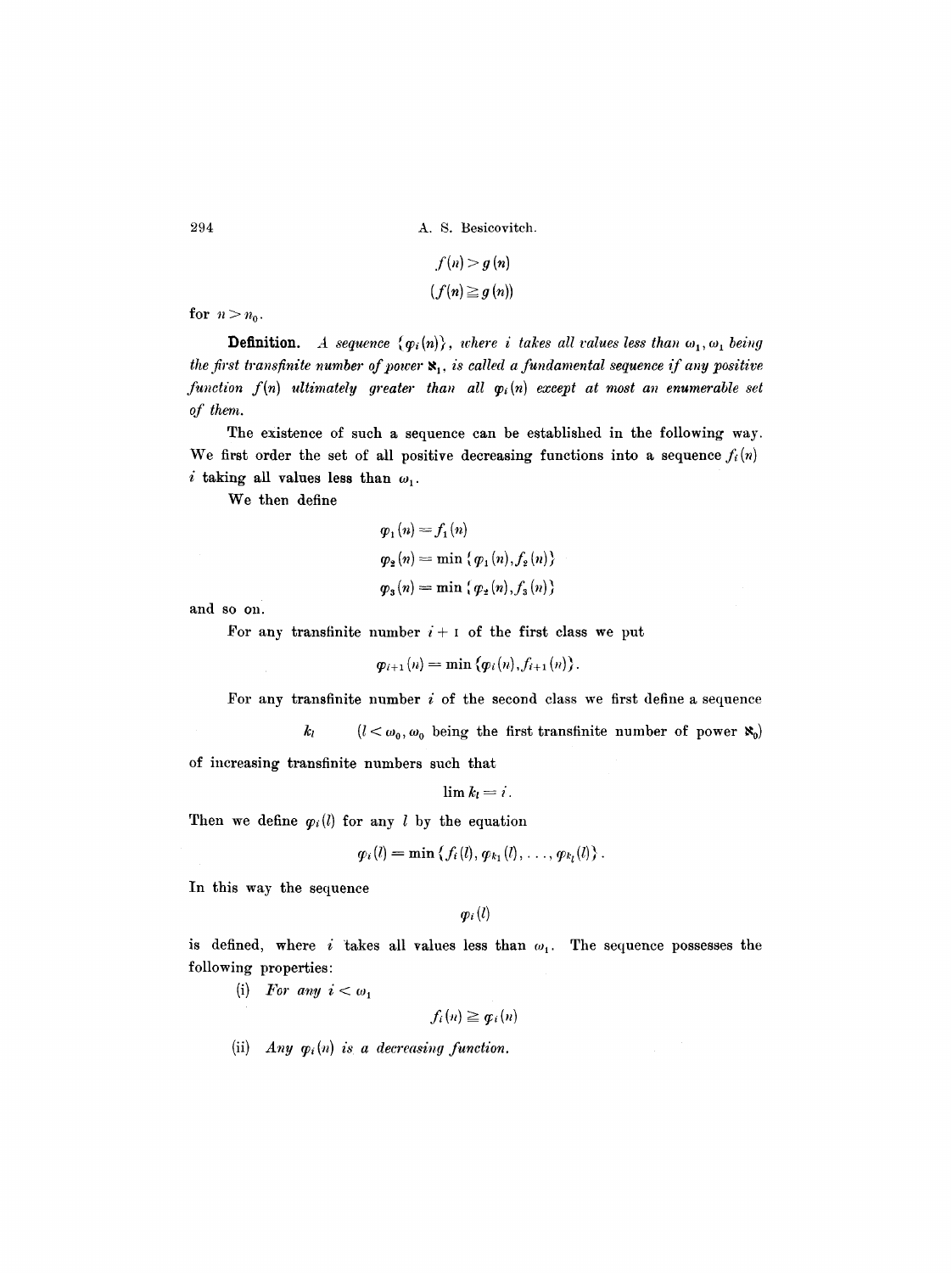Concentrated and Rarified Sets of points. 295

(iii) If  $i < k$ , then

 $\varphi_i(n) \succeq \varphi_k(n)$ .

The properties (i), (ii) are obvious. In order to prove (iii) we observe that

$$
\varphi_1(n) \succeq \varphi_2(n) \succeq \varphi_3(n) \ldots
$$

Suppose that these inequalities have been proved for all indices less than  $i$ . Then if  $i$  is a transfinite number of the first class, we have

$$
\varphi_{i-1}(n) \succeq \varphi_i(n)
$$

by the definition of  $\varphi_i(n)$ . If i is of the second class, then

$$
i=\lim k_l
$$

and again from the definition of  $\varphi_i(n)$  we conclude that

$$
\varphi_{k_l}(n) \succeq \varphi_i(n)
$$

for all  $l$ , and consequently

$$
\varphi_j(n) \succeq \varphi_i(n)
$$

for any  $j < i$ .

(iv) To any transfinite number  $i < \omega_1$  corresponds an  $i' > i$  and less than  $\omega_1$ , such that

$$
p_i(n) \succ q_{i'}(n).
$$

For, all decreasing functions having been enumerated we have

$$
\frac{1}{2}\,\varphi_i\,(n)=f_{i'}\,(n)
$$

where i must be greater than i since  $\varphi_i(n) \succ f'_{i'}(n)$ . As  $f_{i'}(n) \succeq \varphi_{i'}(n)$  we have

$$
\varphi_i(n)\succ \varphi_{i'}(n).
$$

Let now  $g(n)$  be any positive function.

Define  $f(n)$  by the condition

$$
f(n) = \min \ g(m) \qquad \text{for } 1 \leq m \leq n.
$$

 $f(n)$  is a decreasing function and consequently

$$
f(n) = f_i(n), \qquad i < \omega_1
$$

and thus

## $f(n) \succeq \varphi_i(n)$

and as there exists  $i' > i$  such that  $\varphi_i(n) \succ \varphi_{i'}(n)$  we have that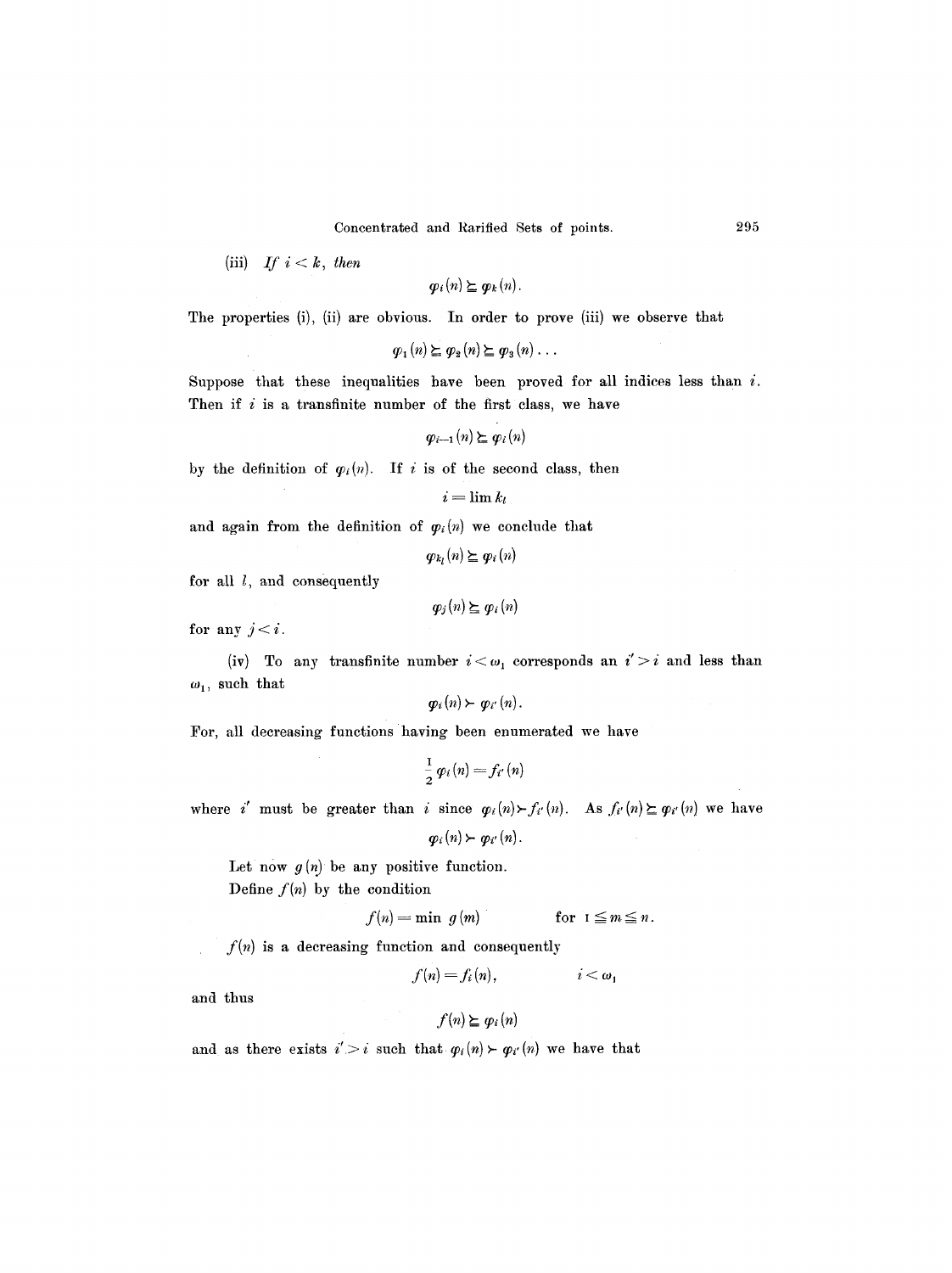9.96 A.S. Besicovitch.

$$
f(n) > \varphi_j(n) \qquad \text{for all } j \geq i'
$$

i.  $e$ , for all j except an enumerable set of values. Thus the sequence

is fundamental.

§ 6. **Lemma.** Let  $\{x_n\}$ ,  $(n < \omega_0)$ , be a set of points everywhere dense,  $\{y_n\}$ any enumerable set of points and  $f(n)$  any positive function. There always exists a *point a different from all*  $y_n$  *and such that the inequality* 

 $\{ \varphi_i(n) \}$ 

$$
|a-x_n|
$$

*is satisfied for infinitely many values of n.* 

Take an arbitrary positive integer  $n_1$  and the interval  $(x_{n_1} - \lambda_1, x_{n_1} + \lambda_1)$ , where  $\lambda_1 < f(n_1)$  and is so small that the interval does not contain any of the numbers  $y_1, y_2, \ldots, y_{n_1}$  different from  $x_{n_1}$ . Take now an integer  $n_2 > n_1$  and a positive number  $\lambda_2 < f(n_2)$  such that the interval  $(x_{n_2}-\lambda_2, x_{n_2}+\lambda_2)$  is contained in the interval  $(x_{n_1}-\lambda_1, x_{n_1}+\lambda_1)$  and does not contain any of the numbers  $y_1, y_2, \ldots, y_{n_2}$  different from  $x_{n_2}$ , and so on.

In this way we arrive at a sequence of intervals

$$
(x_{n_i}-\lambda_i,x_{n_i}+\lambda_i) \qquad \qquad i=1,2,\ldots < \omega_0
$$

each of them being interior to the preceding one. Any point  $\alpha$  interior to all these intervals (if  $\lambda_i \rightarrow o$  there is only one such point) is different from all  $y_n$ and satisfies the conditions

$$
|\alpha - x_{n_i}| < \lambda_i
$$
  

$$
< f(n_i)
$$
 for  $i = 1, 2, ...$ 

which proves the lemma.

 $\S$  7. We shall now construct a concentrated set of points of power  $\mathbf{x}_{1}$ .

Let  $\varphi_i(n), (i < \omega_1)$ , be a fundamental sequence of functions and  $\{x_n\}$  an everywhere dense set of points. Take a point  $\alpha_1$  different from all points  $x_n$  and such that the inequality

$$
|a_1-x_n|<\varphi_1(n)
$$

is satisfied for infinitely many values of  $n$ . Then choose a point  $\alpha_2$  different from all  $x_n$  and from  $a_1$  and such that the inequality

$$
|a_2-x_n|<\varphi_2(n)
$$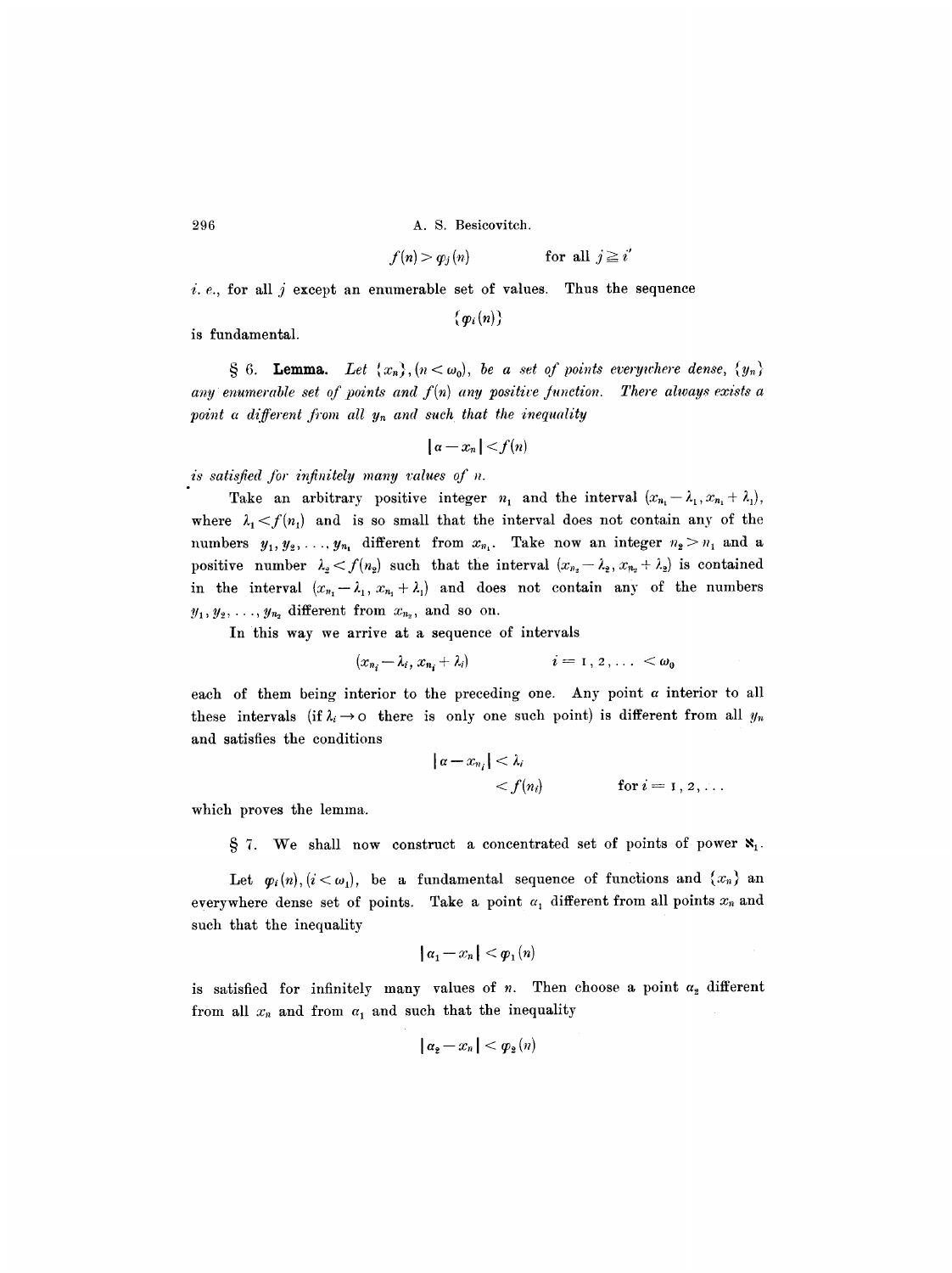is satisfied for infinitely many values of n. When  $\alpha_k$  has been defined for all  $k < i$  we define  $\alpha_i$  to be different from all  $x_n$  and from all  $\alpha_k$ ,  $k < i$ , and to satisfy the inequality  $| \alpha_i - x_n | < \varphi_i(n)$  for infinitely many values of *n*. Thus we arrive at a set of points  $\{\alpha_i\}, (i < \omega_1)$ .

Let now  $\{l_n\}$  be an arbitrary sequence of positive numbers. Take the set of intervals  $(x_n-l_n, x_n+l_n)$ ,  $n=1,2,...$  and write  $f(n)=l_n$ . Let  $i_0$  be the least transfinite number such that

$$
f(n) \succ \varphi_{i_0}(n).
$$

Take now any  $i>i_0$ . We know that

 $|a_i-x_n| < \varphi_i(n)$ 

for infinitely many values of  $n$  and thus

 $|a_i - x_n| < f(n)$ 

for infinitely many values of *n*. Thus among all the intervals  $(x_n - l_n, x_n + l_n)$ there are infinitely many ones containing  $\alpha_i$  for any  $i>i_0$ . The set of points  $\alpha_1,\ldots,\alpha_{i_0}$  being enumerable we conclude that the set of points  $\alpha_i$ ,  $(i<\omega_1)$ , is concentrated in the neighbourhood of the set  $\{x_n\}$  and thus our problem is solved.

### CHAPTER II.

#### **Rarified Sets.**

I have arrived at the definition of rarified sets from the following:

Problem. Has every plane set of infinite linear measure a subset of finite *measure ?* 

This seems obvious and yet it is not the case.

We shall construct *a linearly measurable plane set of infinite measure, every subset of which is either of infinite measure or of measure zero.* 

The solution will be given by *rarified sets.* They are defined as follows: *A non-enumerable plane set is said to be rarified if any subset of this set, of plane measure zero, consists of at most an euumerable set of points.* 

The construction of most rarified sets will be based on the assumption that the power of the continuum is  $\mathbf{x}_1$ .

Denote by  $E$  any set of plane measure zero which can be represented by the product

38-33617. *Acta mathematica*. 62. Imprimé le 18 avril 1934.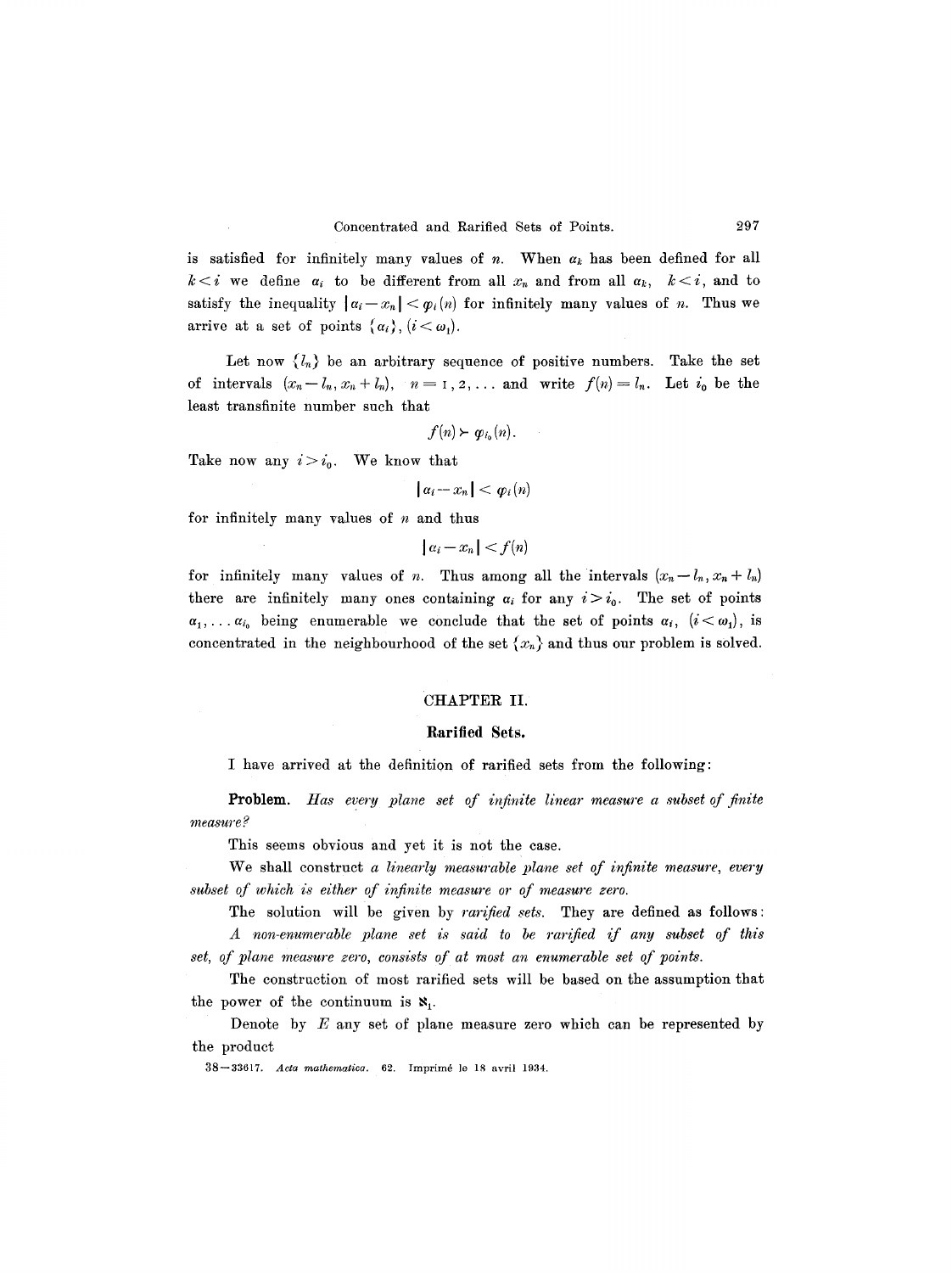$$
E=\prod_1^{\infty}A_i
$$

where each  $A_i$  is an open set. As any open set is defined by an enumerable set of points (for instance by the points with rational coordinates belonging to the set), then so is any set  $E$ .

Now the aggregate of all enumerable sets of points on a plane is known to have the power of the continuum. Hence *the aggregate of all the sets E has power of continuum.* 

Let now two transfinite sequences  $E_i, P_i$ , i running through all values of power less than  $\mathbf{x}$ , represent all the sets E and all perfect sets of positive plane measure, belonging to the square ( $0 \le x \le 1$ ,  $0 \le y \le 1$ ).

Denote by  $M_1$  an arbitrary point of the set

$$
P_1-E_1P_1,
$$

by  $M<sub>2</sub>$  an arbitrary point of the set

$$
P_2 - (E_1 + E_2) P_2
$$

different from  $M_1$ , by  $M_3$  an arbitrary point of

$$
P_{\rm s} - \left(E_{\rm 1} + E_{\rm 2} + E_{\rm 3}\right) P_{\rm 3}
$$

different from  $M_1$  and  $M_2$ , and so on. After we have defined  $M_i$  for all  $i < i_0$ ,  $M_{i_0}$  will be defined as an arbitrary point of

$$
P_{i_0}-(E_1+E_2+\cdots+E_{i_0})\,P_{i_0}
$$

different from all the points  $M_i$  for  $i < i_0$ . Such a point exists for any  $i_0 < \omega_1$ . For, the set

$$
E_1+E_2+\cdots+E_{i_0}
$$

is of plane measure zero, since it is the sum of an enumerable set of sets, each of plane measure zero. On the other hand  $P_{i_0}$  is of positive plane measure and consequently so is the set

$$
P_{i_0}-(E_1+E_2+\cdots+E_{i_0})\,P_{i_0}
$$

and thus it contains more than an enumerable set of points. Hence it must contain points different from an enumerable set of points  $M_i$ ,  $(i < i_0)$ .

Denote by  $G$  the set of all the points  $M_i$ .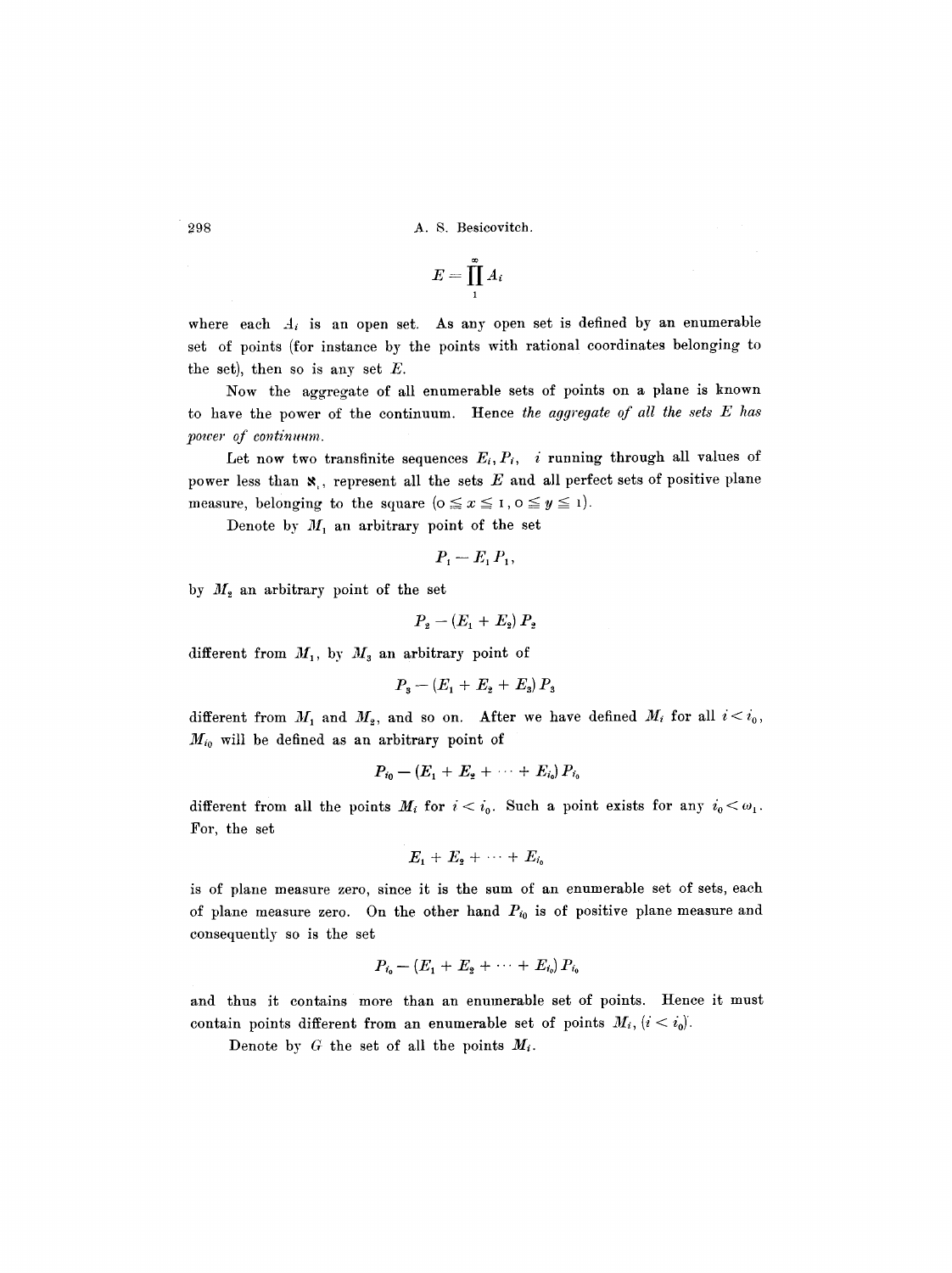(i) *The exterior plane measure of G is I.* 

For by construction the complementary set of G in the square  $(0 \le x \le 1,$  $o \leq y \leq 1$  does not contain any perfect subset of positive plane measure.

**Corollary.** The exterior linear measure of G is infinite.

(ii) The intersection of G with any set  $E_{i_0}$  is an enumerable set.

For the points of  $G$  contained in  $E_{i_0}$  are all among the points  $M_i$  $(i = 1, 2, \ldots < i_0).$ 

(iii) *Any subset of G of plane measure zero is an enumerable set.* For, any such set is contained in a set  $E_i$ .

Corollary *1. G is a rarified set.* 

 $\mathbb{Z}^d$ 

Corollary 2. The set G is linearly measurable.

For let H be any set of finite positive exterior linear measure  $\mu^*H$ , a *fortiori* of plane measure zero.

The set  $G \cdot H$  being enumerable we have

$$
\mu^*(H-G\cdot H)=\mu^*H
$$

$$
\mu^* G \cdot H = \text{o}
$$

and thus

$$
\mu^* H = \mu^* (H - G \cdot H) + \mu^* G \cdot H
$$

which proves the corollary.

**Theorem.** *The set G has no subset of finite positive exterior linear measure.*  For let  $H$  be a subset of  $G$  of finite exterior linear measure. Then by (iii)  $G \cdot H$  is an enumerable set and so is H, since  $G \cdot H = H$ .

Thus the set G gives a solution of the problem of this chapter.

Note some other properties of the set G.

- (iv) *The set G being itself measurable has no non-measurable subset.*
- (v) *The set G is not measurable with respect to plane measure.*

For if it were measurable its measure would be equal to its exterior measure, i.e., to I. Then by the Fubini theorem its intersection with allmost all lines of the square, parallel to the sides of the square, will be sets of linear measure I, which is impossible by (iii).

*Thus G gives an example of a set which is measurable with respect to linear measure and non-measurable with respect to plane measure.*